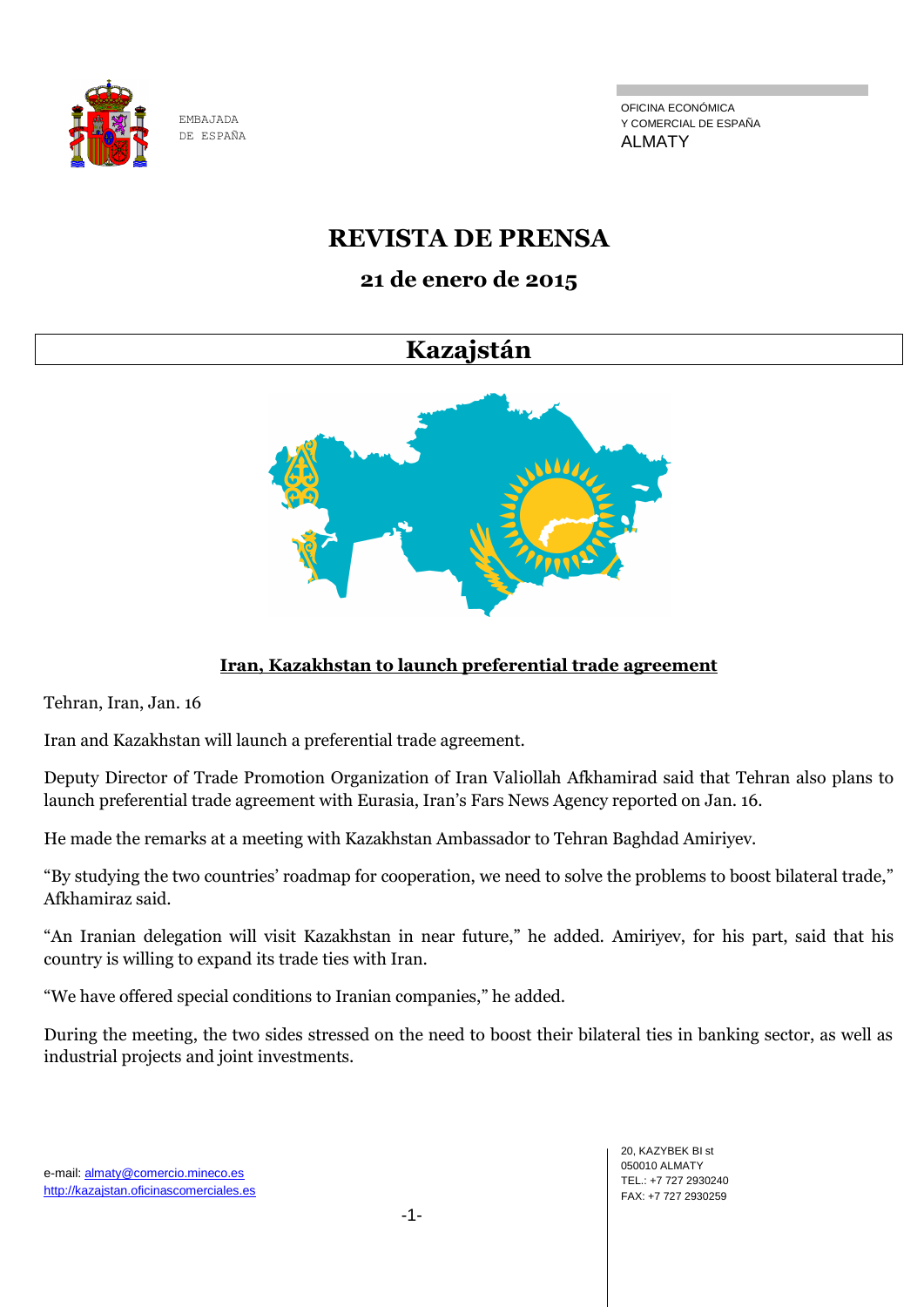

OFICINA ECONÓMICA Y COMERCIAL DE ESPAÑA ALMATY

The trade turnover between the two countries was around \$700 million in 2013.

Kazakh President Nursultan Nazarbayev said at a meeting with his Iranian counterpart Hassan Rouhani in Astana on Sept. 9 that a Kazakh-Iranian trading house is scheduled to be opened in Kazakhstan.

Fuente[: http://en.trend.az/](http://en.trend.az/)

#### **Kazakhstan and Venezuela to expand cooperation**

Foreign Minister of Kazakhstan Yerlan Idrissov has met with his Venezuelan counterpart Delcy Rodriguez during her visit to Astana on January 16, Tengrinews reports citing the press service of Kazakhstan's Foreign Ministry.

During the first visit in the history of bilateral relations, Idrissov declared that Kazakhstan considered Venezuela a friendly and long-term political and economic partner in Latin America.

They discussed bilateral cooperation in trade, investments and energy, and cooperation within international organizations.

"Kazakhstan and Venezuela actively cooperate in a multilateral format. In particular, we are grateful for Venezuela's support of Kazakhstan's bid for the UN Security Council membership for 2017-2018 and for the support of our bid for EXPO-2017. We also supported the Venezuelan membership in the UN Security Council and I congratulate the country on the official assumption of office as a non-permanent member of the UN Security Council in January of this year," Yerlan Idrissov said as cited by BNews.

Minister Idrissov praised the work to enhance the cooperation between the two countries in recent years. "In this respect, we highly appreciate the decision of Venezuela to open its diplomatic mission in Kazakhstan in 2012. We also invite Venezuela to open its Embassy in Astana, which would give an additional impetus to the development of cooperation, especially in trade and economic development," he said.

The sides also discussed organization of visits by Venezuelan business community representatives to Kazakhstan. "This would promote establishing direct contacts between our business communities, reaching concrete agreements and beginning to implement them in areas of mutual interest," Idrissov said.

Kazakhstan's Foreign Minister called onto the Venezuelan party to use Kazakhstan as a springboard to access the markets of the Eurasian Union and Central Asia.

"Kazakhstan and Venezuela are oil and gas producing countries. Venezuela is a member of OPEC. The Minister of Foreign Affairs of Venezuela is accompanied in this visit by the Oil Minister of Venezuela. We will have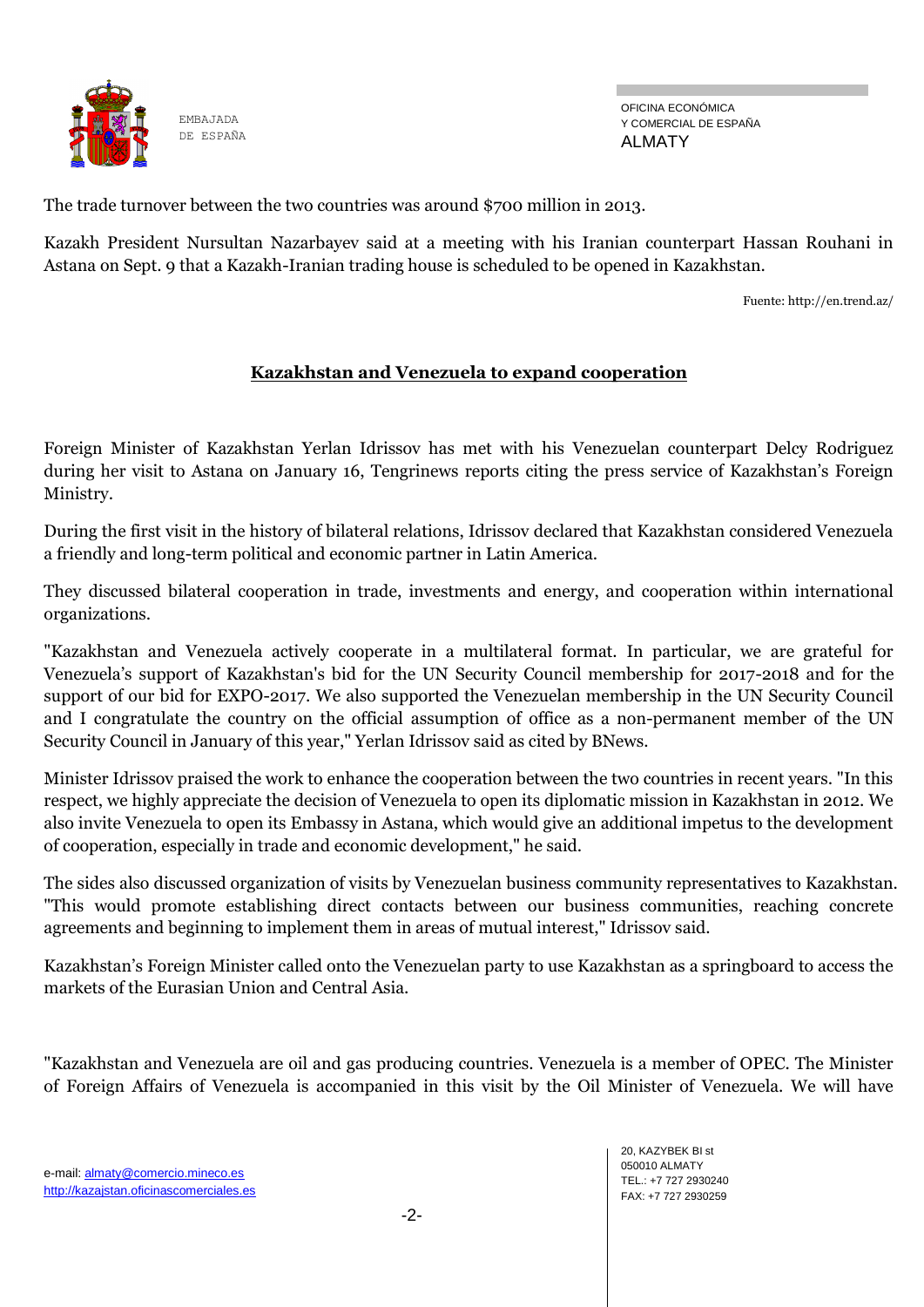

OFICINA ECONÓMICA Y COMERCIAL DE ESPAÑA ALMATY

negotiations in the Ministry of Energy of Kazakhstan and we will be meeting with the Prime Minister," Idrissov said.

On her part, Delcy Rodriguez thanked Kazakhstan for supporting Venezuelan candidacy in its bid to become a non-permanent member of the Security Council and expressed its hopes for further cooperation with Kazakhstan.

The Ministries of Foreign Affairs of Kazakhstan and Venezuela signed a memorandum on political consultations to determine long-term and mutually beneficial fields of cooperation.

Fuente: Tengri News

#### **Kazakhstan slightly decreases oil production in 2014**

Baku, Azerbaijan, Jan. 15

Kazakhstan decreased oil and gas condensate production by 1.2 percent in Jan. – Dec. 2014 compared to the same period of 2013, Novosti- Kazakhstan news agency reported with the reference to Statistics Committee under Kazakh Economy Ministry.

The country produced 80.845 million metric tons of oil, including gas condensate in the reporting period.

Oil production hit 67.927 million metric tons in this period (2.2 percent decrease), gas condensate production reached 12.918 million metric tons (5 percent increase).

Meanwhile natural gas production increased by 1.6 percent to 42.992 billion cubic meters in 2014.

Moreover, Kazakhstan increased motor fuel (gasoline, including jet fuel) by 10 percent in the reporting period compared to the same period of 2013.

The country produced 3.02 million metric tons of motor fuel, 5.01 million metric tons of diesel fuel (2.6 percent decrease), 3.661 million metric tons of fuel oil (2 percent decrease) in Jan.-Dec. 2014.

Three large oil refineries (Pavlodar, Atyrau and Shymkent) operate in Kazakhstan.

Fuente: Trend.az

#### **Kazakh budget revised amidst dropping oil prices**

The government of Kazakhstan is revising the key parameters of its state budget because of the global oil prices drop, Tengrinews reports citing Vlast.kz.

The information was presented by the Minister of National Economy of Kazakhstan Yerbolat Dossayev at the meeting of the ruling party Nur Otan in the Parliament on January 17.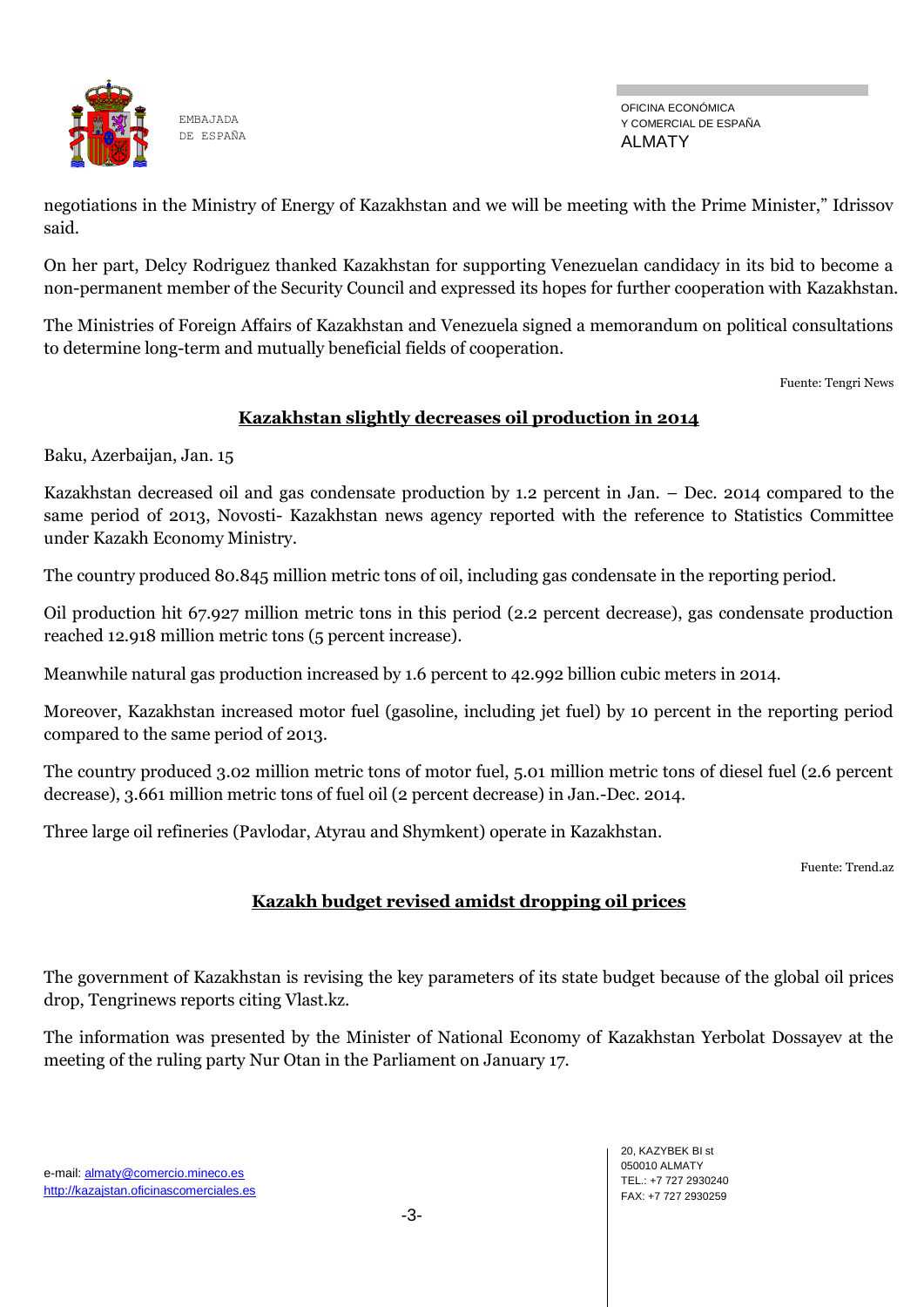

OFICINA ECONÓMICA Y COMERCIAL DE ESPAÑA ALMATY

The current 2015-2017 budget of Kazakhstan is based on oil prices of \$80 per barrel. But a new budget will be calculated based on oil prices of \$50 per barrel, the Minister said.

With the revised oil prices forecasts, the revenues of the Kazakh state budget are expected to shrink by around \$7 billion this year, by around \$5.5 billion next year, and by around \$6.3 billion in 2017.

Bank of America Merrill Lynch predicts that by the end of March 2015 the price of Brent crude will fall to \$31 per barrel, and the cost of a barrel of WTI crude oil - to \$32 per barrel. But after the United States reduce the volume of production of shale oil, the price of Brent and WTI will start to grow. According to Merrill Lynch estimates, the average price of a barrel of Brent in 2015 will be \$52, and a barrel of WTI - \$50.

On January 15, 2015, Kazakhstan's President Nursultan Nazarbayev held a sitting on socio-economic development of Kazakhstan and instructed the Kazakh government to take austerity measures.

"As a result of the crises, prices for Kazakhstan's traditional (export) commodities have been on the decline, with prices for oil hitting a low of \$50 per barrel. Prices for metals, another source of the country's budget revenues, have been crawling down as well. A certain negative impact is felt due to the situation in Ukraine and adjacent economic sanctions imposed on the neighboring Russia and the problems caused by the tumbling rouble. In this context, we have to come up with measures", he said.

Nazarbayev reminded that various scenarios were devised based on optimistic and pessimistic oil price estimates. "Given the drastic reduction of the country's budget revenues, the Government will have to revisit certain parameters. (…) We need to make it absolutely clear to people that the Government is taking austerity measures in every sphere," he said.

Fuente: Tengri News

#### **KazKommertsBank welcomes new members to its Board of Directors**

The Board of Directors of JSC KazKommertsBank (KKB) has been changed, Tengrinews reports. The information was presented by the press service of the bank on January 19 at the end of the Extraordinary General Meeting of the shareholders.

Kazakh businessman Kenes Rakishev has been elected a new member of the Board of Directors to represent the interests of the shareholders as a Non-Executive Director. In turn, Marc Holtzman has been elected Independent Non-Executive Director.

"Making new appointments to KazKommertsBank's Board of Directors is a logical step towards integrating KKB and BTA Bank. We welcome Mr. Holtzman and Mr. Rakishev, highly regarded professionals, to the Board of Directors. We are confident that their expertise and knowledge will add value and help us to reach our overall strategic aim of confirming our position as the largest, most efficient and innovative financial institution in Kazakhstan," Nurzhan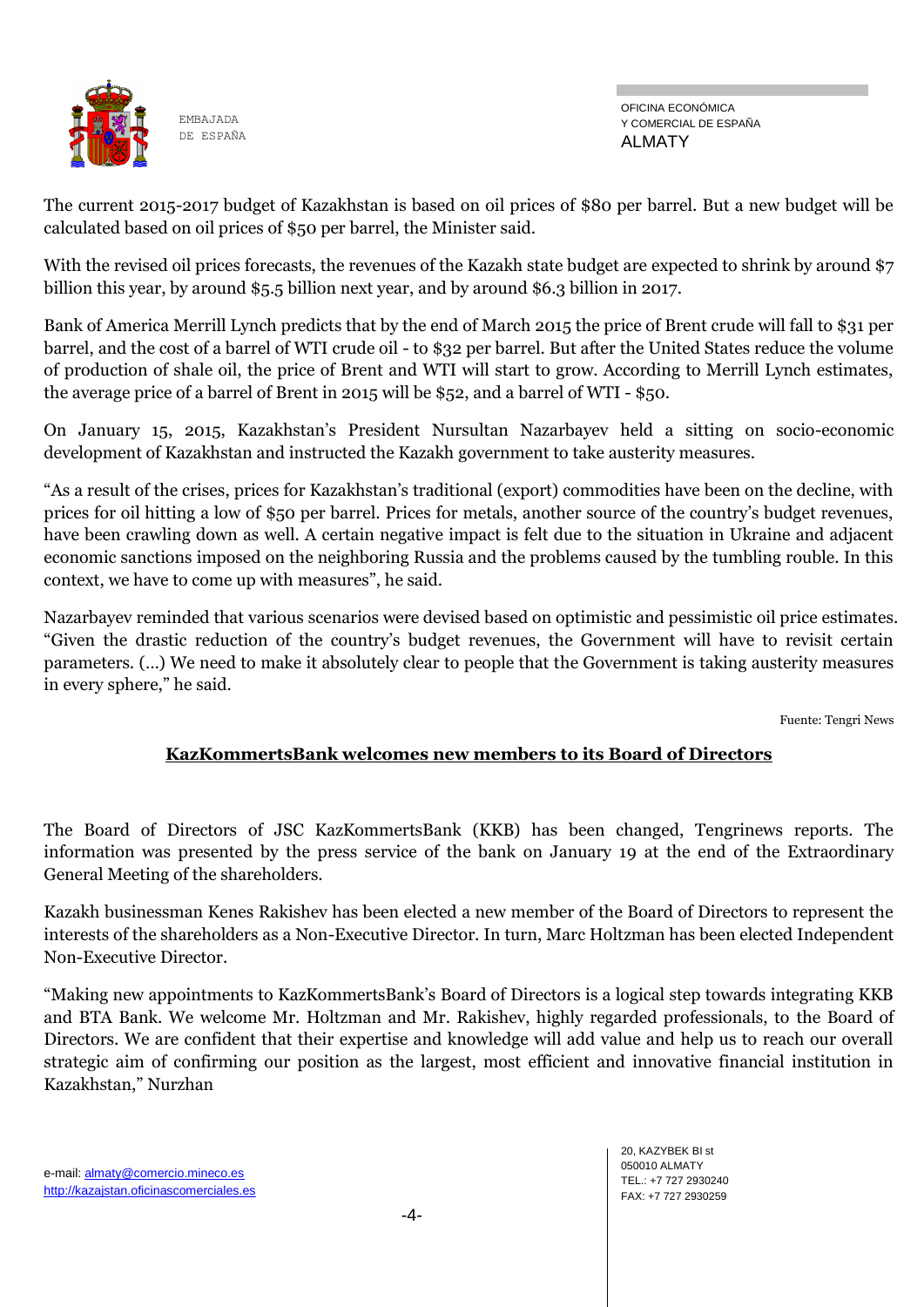

OFICINA ECONÓMICA Y COMERCIAL DE ESPAÑA ALMATY

Subkhanberdin, Chairman of the Board of Directors of KKB, said.

It is expected that KKB and BTA merger will produce the largest bank in the region.

Kenes Rakishev is a prominent Kazakhstani businessman. He has been Chairman of the Board of Directors of BTA Bank since 14 February 2014 but began his career long before that.

Graduating from the Kazakh State Academy of Management in 2000 and from Ryskulov's Kazakh Economic University in 2002, he received a degree in Law and Economics. He also holds certificates in Advanced Management from Oxford Saïd Business School and in Developing Strategy for Value Creation from London Business School.

Rakishev has also been Chairman of the Board of Directors at SAT & Company JSC since 2006 and at a US technology company Net Element International since 2012. In addition he holds directorship positions at various major Russian and Kazakh industrial companies. It is expected that he will become a new major shareholder of KKB.

Marc Holtzman holds a Bachelor of Arts degree in Economics from Lehigh University and has over 30 years of professional experience in economics and public administration. Between 1989 and 1998 he lived and worked in Eastern Europe and Russia. In recent years he lived in Hong-Kong.

Holtzman held positions of Vice Chairman at Barclays Capitaland ABN AMRO Bank. Holtzman was also a cofounder and President of MeesPierson EurAmerica, Senior Adviser toSalomon Brothers, and Chairman of Meridian Capital Hong Kong. Apart from this, he was the first Secretary of Technology in the Cabinet of the Governor of Colorado and President of the University of Denver.

Fuente: Tengri News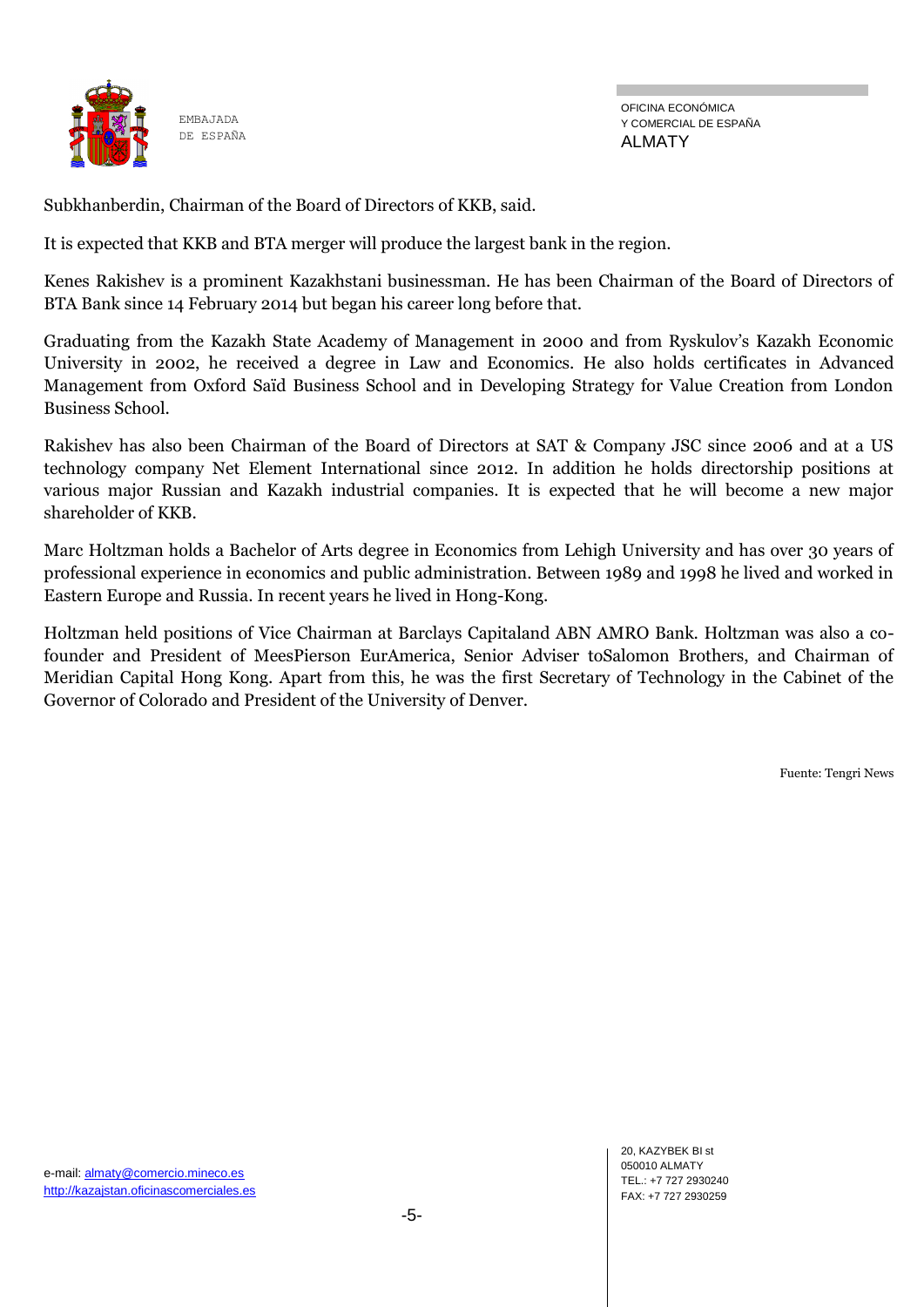

OFICINA ECONÓMICA Y COMERCIAL DE ESPAÑA ALMATY

# **Kirguistán**



### **Centerra to lower gold production at Kumtor mine in Kyrgyzstan in 2015**

BISHKEK (TCA) — Canadian-based gold mining company Centerra Gold Inc. has announced that it met its 2014 annual production guidance and that consolidated gold production for 2014 totaled 620,821 ounces, including 567,693 ounces of gold from the Kumtor mine in Kyrgyzstan.

During the fourth quarter of 2014, consolidated gold production was 301,236 ounces, including 291,635 ounces of gold produced by the Kumtor mine, Centerra said.

"At Kumtor, the operation met its annual production guidance and during the fourth quarter produced 291,635 ounces of gold as we accessed the high-grade SB Zone which we are continuing to mine in the first quarter of 2015," said Ian Atkinson, President and CEO of Centerra.

"For 2015 we are estimating consolidated gold production to be in the range of 480,000 to 535,000 ounces. At Kumtor this year, we are expecting relatively even quarterly production as compared to prior years when the majority of the ounces were produced in the fourth quarter," he said.

The Kumtor mine is expected to produce between 470,000 and 520,000 ounces of gold in 2015.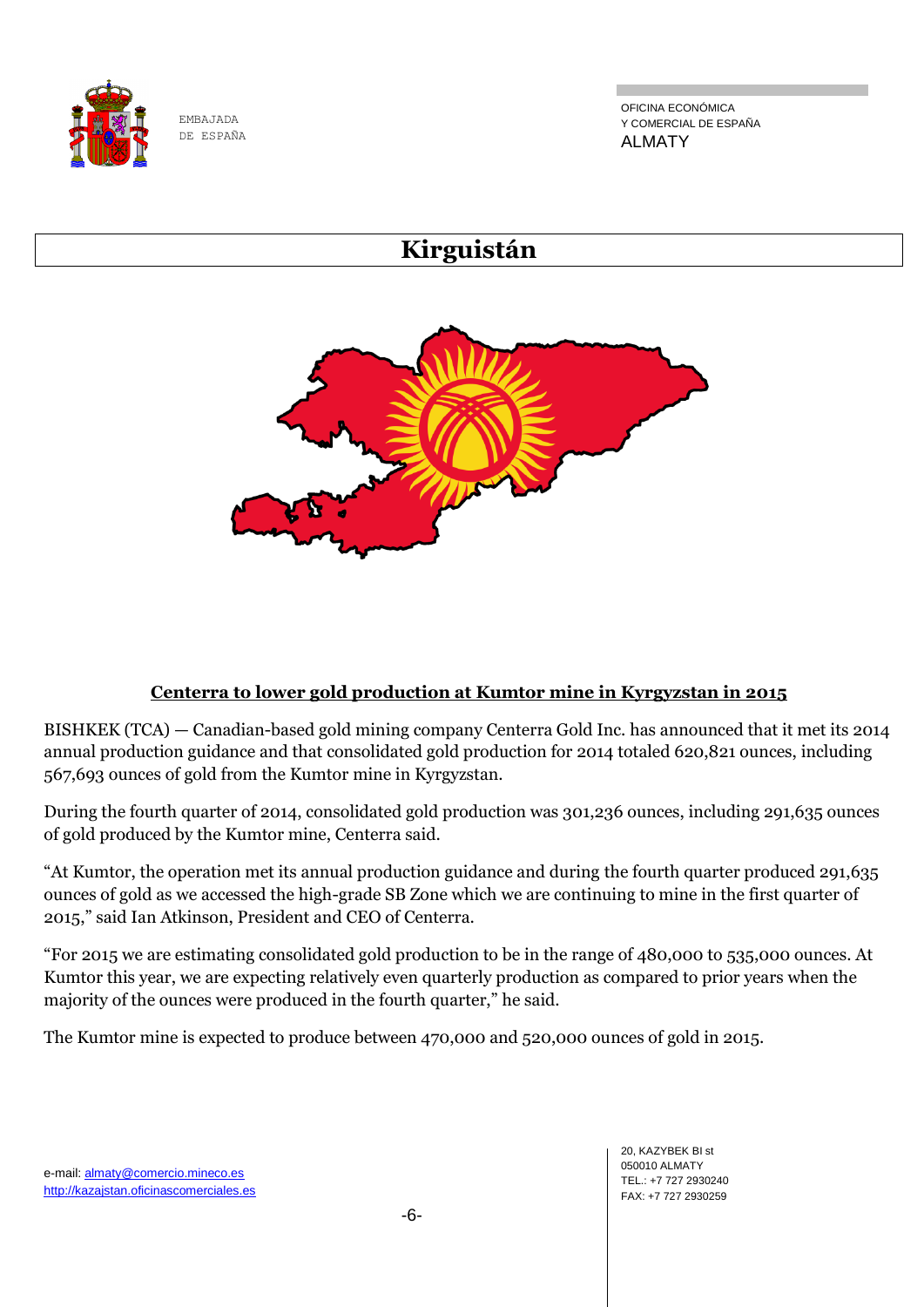

OFICINA ECONÓMICA Y COMERCIAL DE ESPAÑA ALMATY

Kumtor's forecast 2015 production and unit costs are provided on a 100% basis and the forecast does not make any assumptions regarding possible changes in the structure and management of the Kumtor Project, including without limitation the level of ownership resulting from ongoing discussions with the Government of the Kyrgyz Republic and Kyrgyzaltyn JSC, Centerra's largest shareholder, the Canadian company said.

Centerra is a Canadian-based gold mining and exploration company engaged in the operation, exploration, development and acquisition of gold properties in Asia, the former Soviet Union and other markets worldwide.

Kumtor, one of the highest gold deposits in the world, is situated in the southern region of the Central Tien-Shan at an altitude of 4,000 meters above sea level in a permafrost zone. The deposit is located 350 kilometers from Bishkek, the capital of Kyrgyzstan.

Fuente: Timesca

#### **Chinese company suggests creation of trade-exhibition center in Kyrgyzstan**

BISHKEK (TCA) — China's high-tech company IZP Technologies has suggested to create a trade and exhibition center in Kyrgyzstan. The proposal was made yesterday during the meeting of Mr. Luo Feng, chairman of IZP Technologies, and Kyrgyzstan Deputy Prime Minister Valery Diehl in Bishkek, the Kyrgyz governmental press service reported.

According to Chinese investors, this center would be a free economic zone with a visa-free or simplified visa regime, where Kyrgyz business people could see samples of products from China and make contracts for the delivery of goods that would arrive in 3-4 days. Part of products could be produced in Kyrgyzstan. The area of the proposed trade and exhibition center is more than 20 hectares.

"This technopark will save the time and money of Kyrgyz business people who will have no need to travel to Chinese cities in search for goods they need," Luo Feng said. "This center will serve business people not only from Kyrgyzstan but also from CIS and Middle East countries. The project provides for creation of four centers: a center for commodity exchange, a payment center, a warehouse for products, and a technopark."

After the meeting, the Deputy Prime Minister ordered the Kyrgyz Government Staff to consider details of the project together with Chinese investors.

In the meantime, Kyrgyzstan's Economy Minister Temir Sariyev yesterday told KyrTAG news agency that the Economy Ministry is working on establishment of a Kyrgyz-Chinese Development Fund that will finance bilateral economic projects.

In his words, it is a bilateral initiative of Kyrgyzstan and China. The Fund's capital and other issues have not yet been determined.

Fuente: Timesca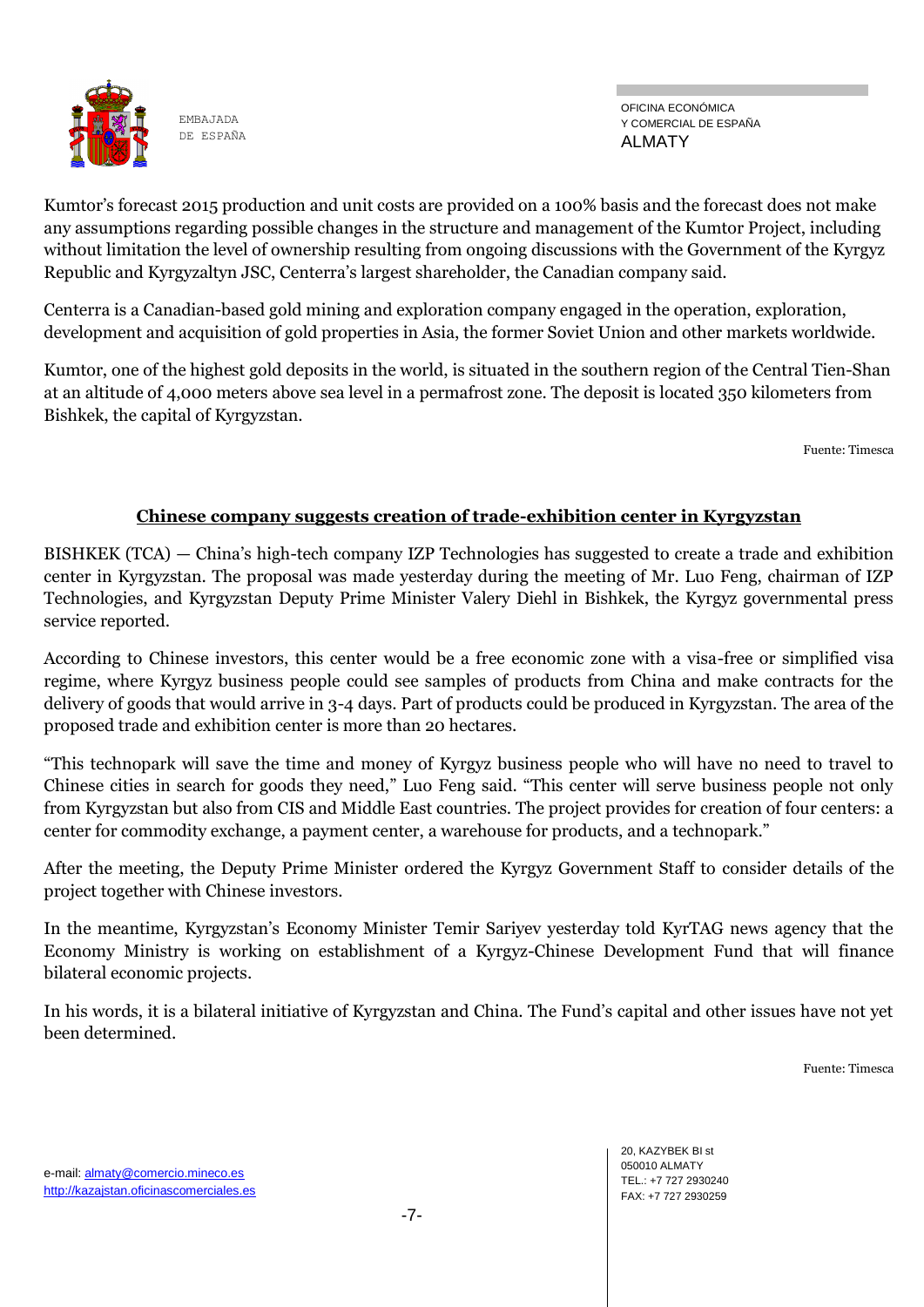

#### **Kyrgyztan plans on railway project with China**

BISHKEK - Kyrgyz President Almazbek Atambayev held on Tuesday a meeting on the construction of Kyrgyz-China railway project.

According to the presidential press service, Atambayev discussed with Kalykbek Sultanov, minister of the Kyrgyz Transport and Communications, and Argynbek Malabaev, general manager of the Kyrgyz National Railway Company, all possible options of the Kyrgyz-China railway project.

At the meeting, Atambayev stressed the importance of the railway project, saying it would benefit both countries.

The Kyrgyz president asked Sultanov to visit China with an official delegation for negotiations on the construction of the railway.

Kyrgyzstan and China have been discussing for many years the possibility of constructing a China-Kyrgyzstan-Uzbekistan railway. The Kyrgyz-China railway in discussion is a new project linking Kyrgyzstan with China.

Fuente: ChinaDaily Europe

#### **Money from Kyrgyz-Russian Development Fund to be spent on projects with low risk**

Money from the Kyrgyz-Russian Development Fund will be spent on projects with low risk, the Prime Minister of Kyrgyzstan Dzhoomart Otorbaev says today at a meeting with journalists.

According to him, the first tranche of \$100 million in capital stock is already received by the National Bank. At present, the final details of the fund are being negotiated. the charter is being approved, members of the board of directors and the board are being selected.

"It is in our interests to start work on the project as soon as possible. The funds will be invested in low-risk, export-oriented and fast turnaround projects. Money should be spent in those industries where jobs will be created. Most of the projects will take place through commercial banks, that is, the fund won't operate as a bank. Our society and representatives of the Russian Federation must ensure that funds are used properly," the Prime Minister said.

Recall, in the framework of implementation of the Roadmap on Kyrgyzstan's accession to the Customs Union, Kazakhstan and Russia expressed readiness to allocate funds for the adaptation of the Kyrgyz economy. In Russia's budget about \$ 1 billion are laid for these purposes. The issue with Kazakhstan is not resolved yet.

"With Kazakhstan the amount was negotiated orally. I have no information that the KR won't take money from the Republic of Kazakhstan. Perhaps it is not a failure. But legally, this question is not resolved yet," Dzhoomart Otorbaev commented.

Fuente: 24.kg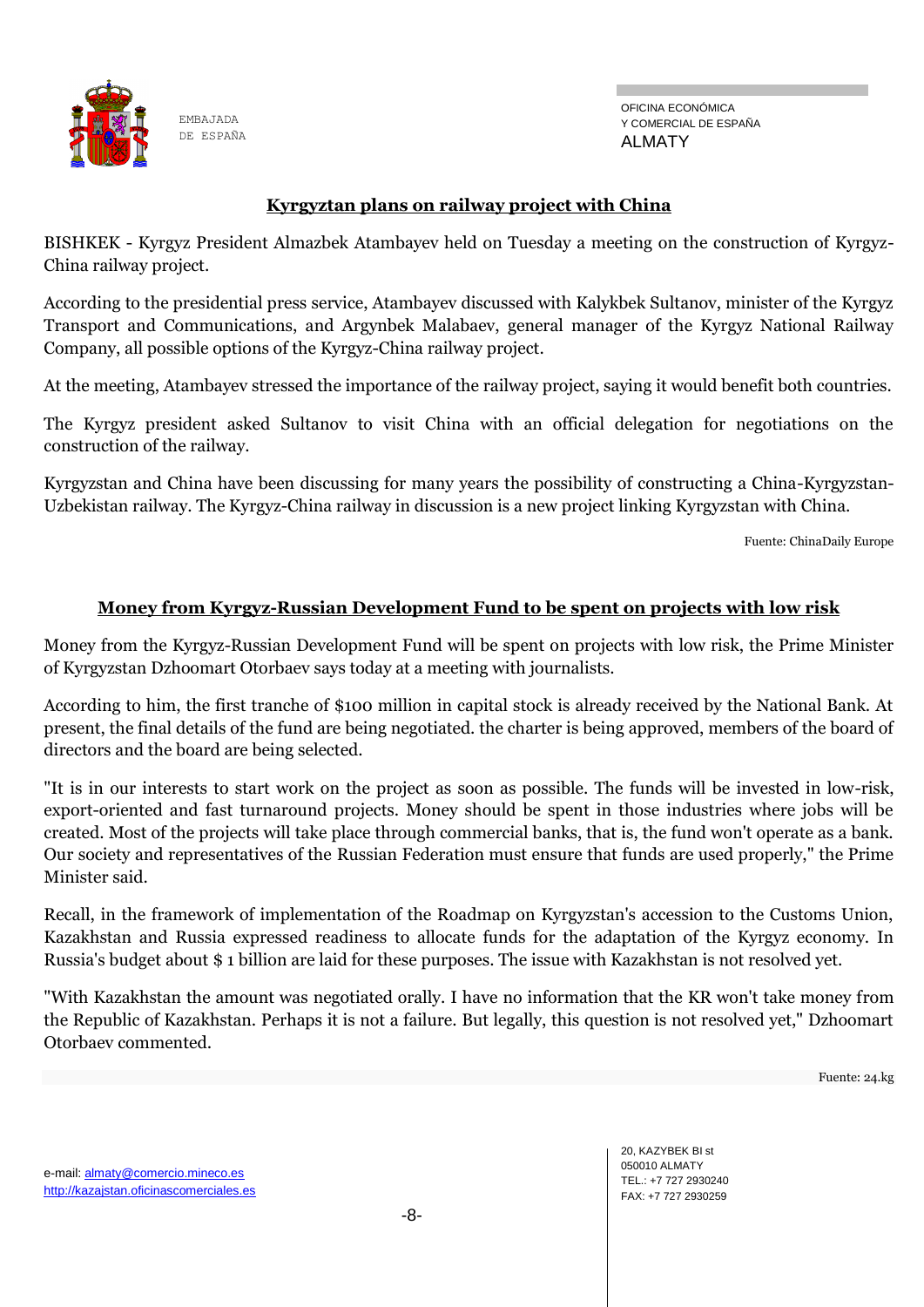

#### **Kyrgyzstan sees decline in demand for passenger cars**

Kyrgyz\_Auto\_MarketCar dealers across Kyrgyzstan complain about a significant decline in demand for new and used passenger cars. Analysts and car dealers say Customs Union membership, increase of customs fees and overall economic stagnation are to blame for this trend.

Kyrgyzstan, a country with a population of 5.5 million people, has 992,000 registered passenger cars. The cars are primarily brought from the U.S., Germany, South Korea and Japan. While up until end of 2014 car sales were increasing (106,700 cars sold in Kyrgyzstan in 2014, 91,523 cars sold in 2013), in January, according to State Statistics Committee, all passenger car dealerships reported a significant decline.

Ruslan Papriyev, German and Baltic passenger cars dealer in Osh, says the car sales numbers across Bishkek and Osh markets dropped significantly.

"Usually during the winter season passenger car prices were going up in comparison to the ones in the summer, but since right now there are no sales, the market is completely dead. Possibly, this is happening because Kyrgyz labor migrants either can't send any more money to their relatives in Kyrgyzstan or are sending significantly smaller amounts. Another reason could be that worried about the price hike ahead of becoming part of the (Russia-Kazakhstan-Belarus) Customs Union our citizens bought used and new cars in advance in the end of the year," he says.

Papriyev adds that as of January first the customs fees for both used and new passenger cars increased, depending on the make and production year, and this fact has affected the market as well.

The government decree about raising the customs fees for passenger cars was announced on September 2, 2014.

State Customs Service Deputy Chairman Mukai Kadyrkulov explains that the new rule was introduced to limit old used cars import into Kyrgyzstan.

"As of January 1, the older the car, the more expensive it will be to import it into Kyrgyzstan. This is done specifically to discourage import of old cars that don't meet the ecological and technical norms," he adds.

Kadyrkulov explain, that, for example, if an imported car was produced in 2003, the dealers will have to pay USD 5,200 versus USD \$800 that they had to pay before. But if the car is newer, for example, produced in 2007, the new customs fees are actually lower: the dealers will have to pay USD \$1,000 versus previous fees of USD \$1,600.

Meanwhile, many car dealers are worried they weren't yet able to process their cars, imported in 2014, through the customs clearance, which means they will have to pay the new fees.

Kyrgyzstan's Car Dealers Association Chairman Nurbek Tursunbayev says that more than 500 dealers appealed to the government asking to let them process the cars under the old fees.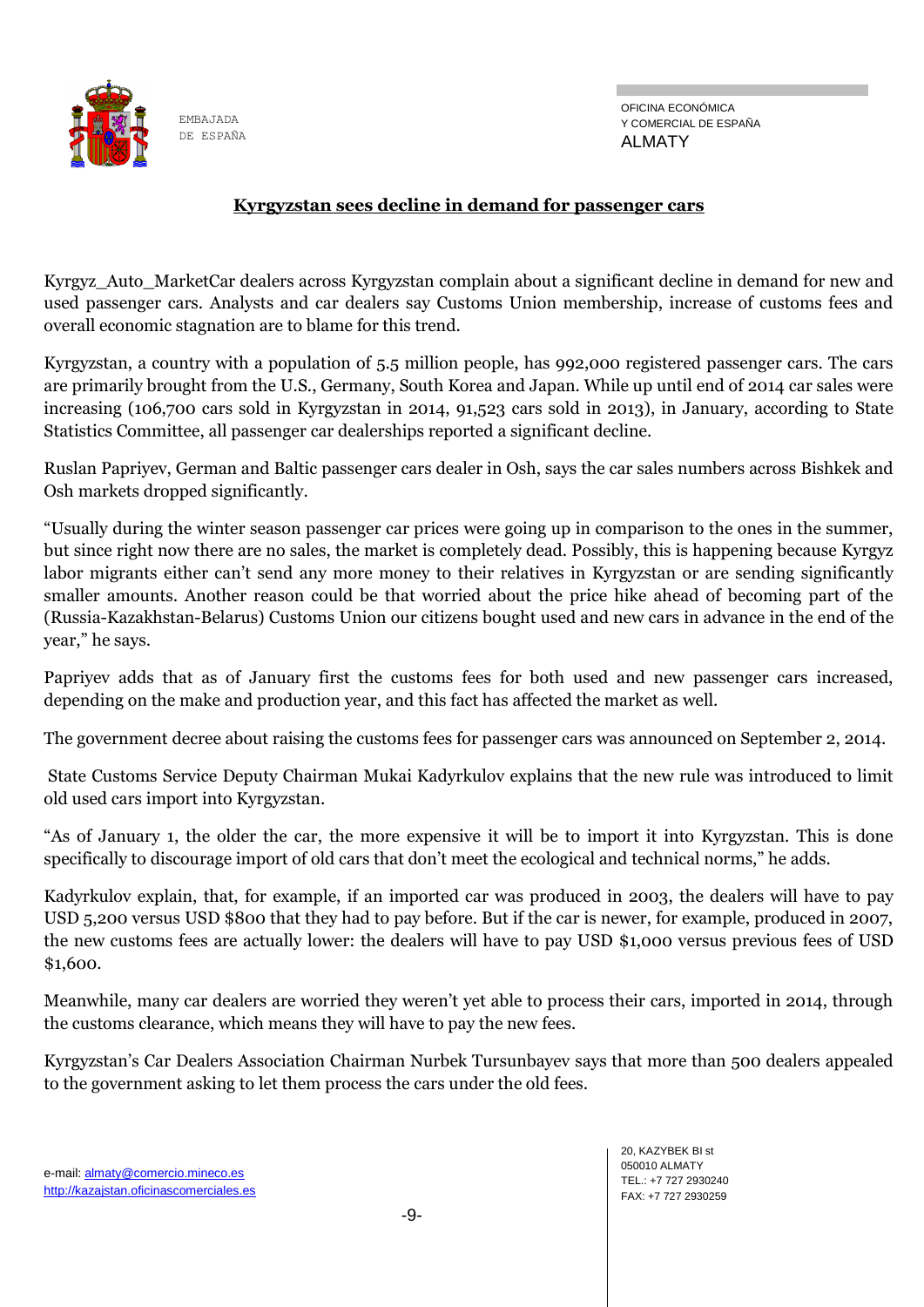

OFICINA ECONÓMICA Y COMERCIAL DE ESPAÑA ALMATY

"We agree with the official decree, but the government needs to see this situation from a regular small business owner point of view. These businesses bring profit not only to their families, but to the country as well, and we hope the government will understand," he says.

Tursunbayev explains that due to the long distance, delays in transportation and other technical problems the cars were brought to Kyrgyzstan later than planned, therefore the association is asking that the dealers are given until February 20 to process customs clearance under old conditions.

However, the government didn't agree to the compromise so far.

"The car dealers knew about the customs fees change and decided to import more cars at the end of the year, hoping they would be able to be done before the end of 2014," Kadyrkulov says.

Fuente: Silk Road reporter

#### **Are Chinese Investors Ditching Kyrgyzstan for Tajikistan?**

Central Asia's two least-developed countries, Tajikistan and Kyrgyzstan, are both heavily dependent on Chinese investment these days. But now it appears Chinese investors are tiring of persistent uncertainty in Kyrgyzstan and are shunning the country in favor of neighboring Tajikistan.

Government officials in Tajikistan would have you believe that Central Asia's poorest country is in the middle of an economic boom: the impoverished state broke its annual production record for cement and increased gold output by roughly 25 percent in 2014. But there's a catch to the good economic news – Chinese companies were responsible for these achievements.

In Kyrgyzstan, Chinese businesses also act as an economic lifeline, since overall foreign direct investment (FDI) dropped by 35 percent in the first nine months of 2014 year-on-year, according to the Finance Ministry.

Two factors in Kyrgyzstan are causing Chinese investment to start tilting away – Bishkek's decision to join the Kremlin-led Eurasian Economic Union (EEU) and Kyrgyzstan's tumultuous political climate.

Neither Kyrgyzstan nor Tajikistan boasts an attractive investment climate. In the World Bank's most recent Doing Business ratings, of the 189 countries surveyed, Kyrgyzstan placed 102nd for overall ease of doing business while Tajikistan ranked behind places like Iraq and Sudan at 166.

China's Tajik projects have fared somewhat better than their Kyrgyz ones in recent years. For example, state-owned minerals giant Zijin Mining Group has gold concessions in both countries. Its 75-percentowned Zarafshan concession in Tajikistan accounted for 70 percent of the country's three tons of gold output last year.

The Chinese Embassy in Dushanbe did not respond to EurasiaNet.org's request for details.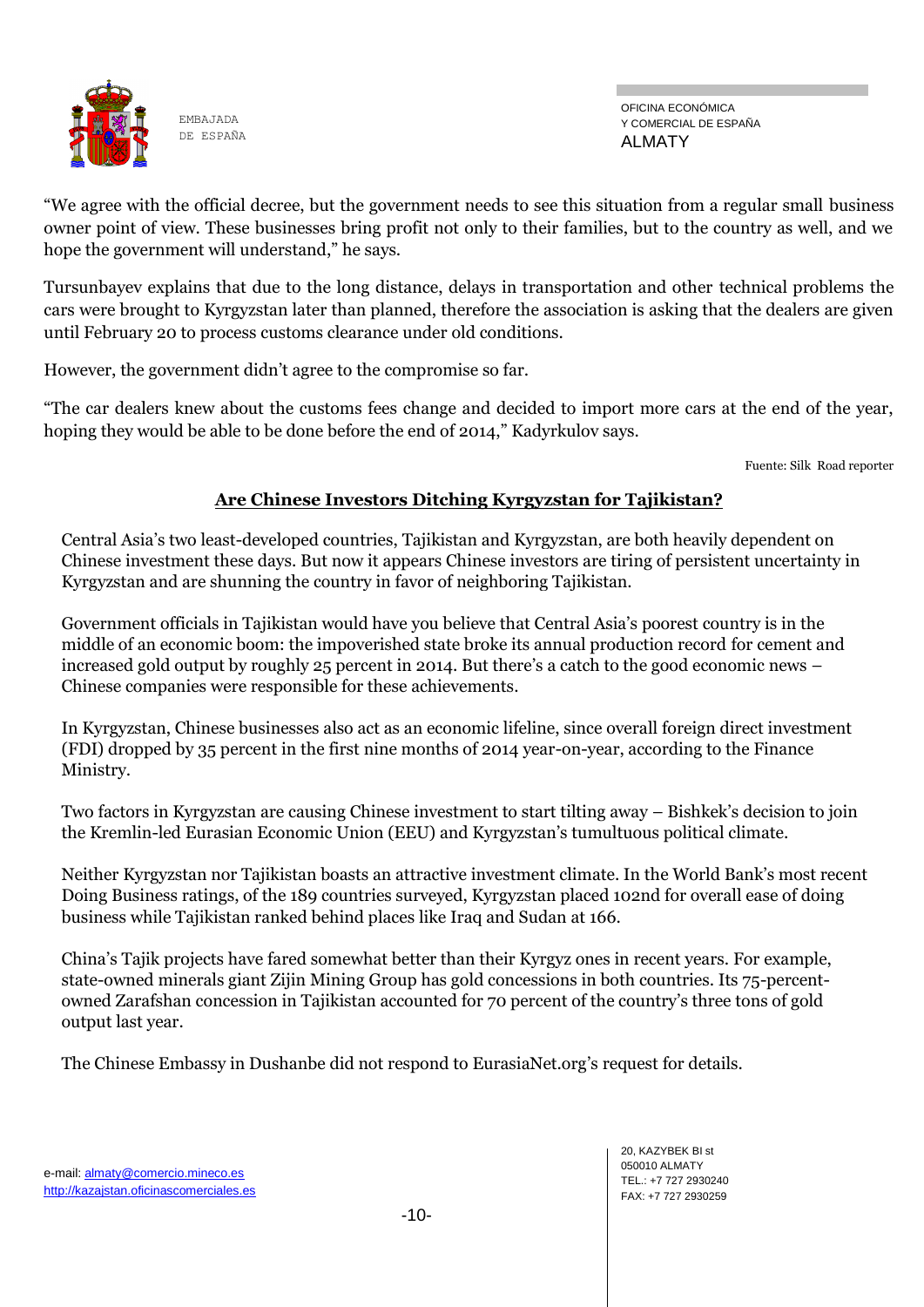

OFICINA ECONÓMICA Y COMERCIAL DE ESPAÑA ALMATY

In Kyrgyzstan, meanwhile, the Taldy-Bulak Levoberezhny gold project, where Zijin holds a 60-percent interest, has been mired in problems since the Chinese bought into it in 2011. In 2012, Zijin had to evacuate roughly 250 employees following a brawl with locals; Kyrgyzstan's deputy prime minister said this month that the project had not entered production on schedule due to electricity shortages.

"Unfortunately, whether due to conflicts with the local population or problems with licenses, very few projects reach the stage of completion in our country," said Askar Sydykov, deputy director of the International Business Council, a lobby group in Bishkek. Compared to Tajikistan, with its authoritarianminded system under President Emomali Rakhmon, Sydykov believes that some Chinese companies have found it harder to operate within Kyrgyzstan's fractious semi-parliamentary political system, full of "different interests."

"Some Chinese companies – the unethical ones – might look for political cover [for an investment] from a particular official. But in this system [in Kyrgyzstan], cover cannot be guaranteed," Sydykov said.

Alex Melikishvili, a regional analyst with IHS in Washington, argues it is "premature" to say Chinese investors prefer Tajikistan. Beijing's investments in Tajikistan are only just beginning to take off, he notes, while Chinese companies have invested more in Kyrgyzstan over a longer period of time. Nevertheless, Chinese companies have been more reluctant to expand in Kyrgyzstan recently. Melikishvili cites the Kyrgyz government's failure last year to attract Chinese cash to build a major fertilizer plant in the south.

Chinese investors seem wary about Kyrgyzstan's [parliamentary elections](http://www.eurasianet.org/node/71621) this fall and "will be watching very closely how Kyrgyzstan's Eurasian Economic Union membership might affect their business interests," Melikishvili said, referring to the Moscow-led trade bloc Kyrgyzstan i[sscheduled to join](http://www.eurasianet.org/node/71461) in May.

Russia's economic crash is heightening both countries' need for foreign investment. With the Russian economy being dragged down by Western sanctions and the falling price of oil, millions of Kyrgyz and Tajik labor migrants in Russia are hurt by falling real wages. Remittances to Tajikistan, mostly from Russia, account for the equivalent of almost [half of GDP.](http://www.eurasianet.org/node/71631)

"Tajikistan is starting to feel the pain of economic slowdown in Russia and [Dushanbe] is actively looking for foreign investments to compensate for the shortfall in remittances," Melikishvili noted.

The problem for both Tajikistan and Kyrgyzstan is that while Russia wants to retain economic control over the both countries, it is in no position to invest. The Kremlin is unwilling to splurge on bilateral projects in such risk-laden places, says Nozim Ishankulov, director of the Dushanbe-based think-tank Tajikistan Free Market Center.

"In recent times, Russia has begun to make more and more demands in return for investment," he told EurasiaNet.org. With the ruble plunging and Russia's economy forecast to shrink dramatically in 2015, "Moscow has more important things to worry about than ensuring Tajikistan's economic growth."

At the same time, Russia is attempting to hinder further Chinese penetration into the Central Asian market.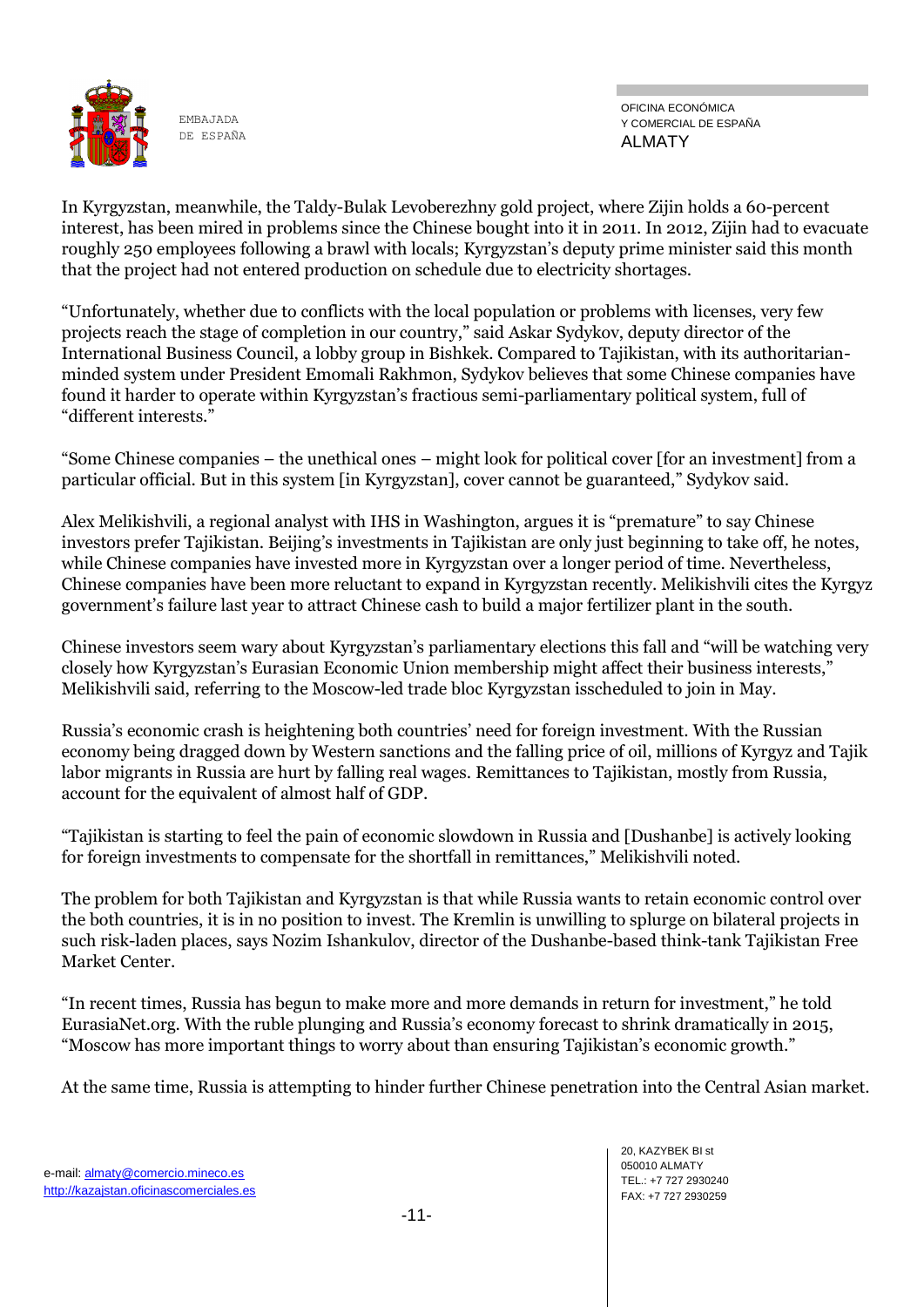

OFICINA ECONÓMICA Y COMERCIAL DE ESPAÑA ALMATY

Many local analysts believe Russia takes a dim view of China's growing business portfolio in an area it regards as its sphere of influence. Unabashedly pro-Russian regional media outlets, including Stan Radar, have heaped doubt on the benefits of Chinese investment in Kyrgyzstan and the region as a whole, while helping to stir up already prevalent fears of massive Chinese [in-migration.](http://www.eurasianet.org/node/63383)

For the Tajik and Kyrgyz governments, Chinese investments are proving to be a double-edged sword. Although needed, heavy Chinese investment has broad implications for the economic and political sovereignty of both states.

Gains from Chinese FDI in Tajikistan and Kyrgyzstan have been be offset by ballooning sovereign debt, recent government figures show. Obligations to Chinese state banks accounted for 42 percent of Tajikistan's approximately \$2.1 billion external debt as of the end of last year. In Kyrgyzstan, outstanding loans from China total over \$1 billion, almost a third of the country's foreign dues.

In Tajikistan's case, officials expect that proportion to increase sharply in the near future. Deputy Finance Minister Jamoliddin Nuraliev, who happens to be the president's son-in-law, told the Financial Times in October that Chinese officials had promised his country \$6 billion in investments (70 percent of GDP) over the next three years.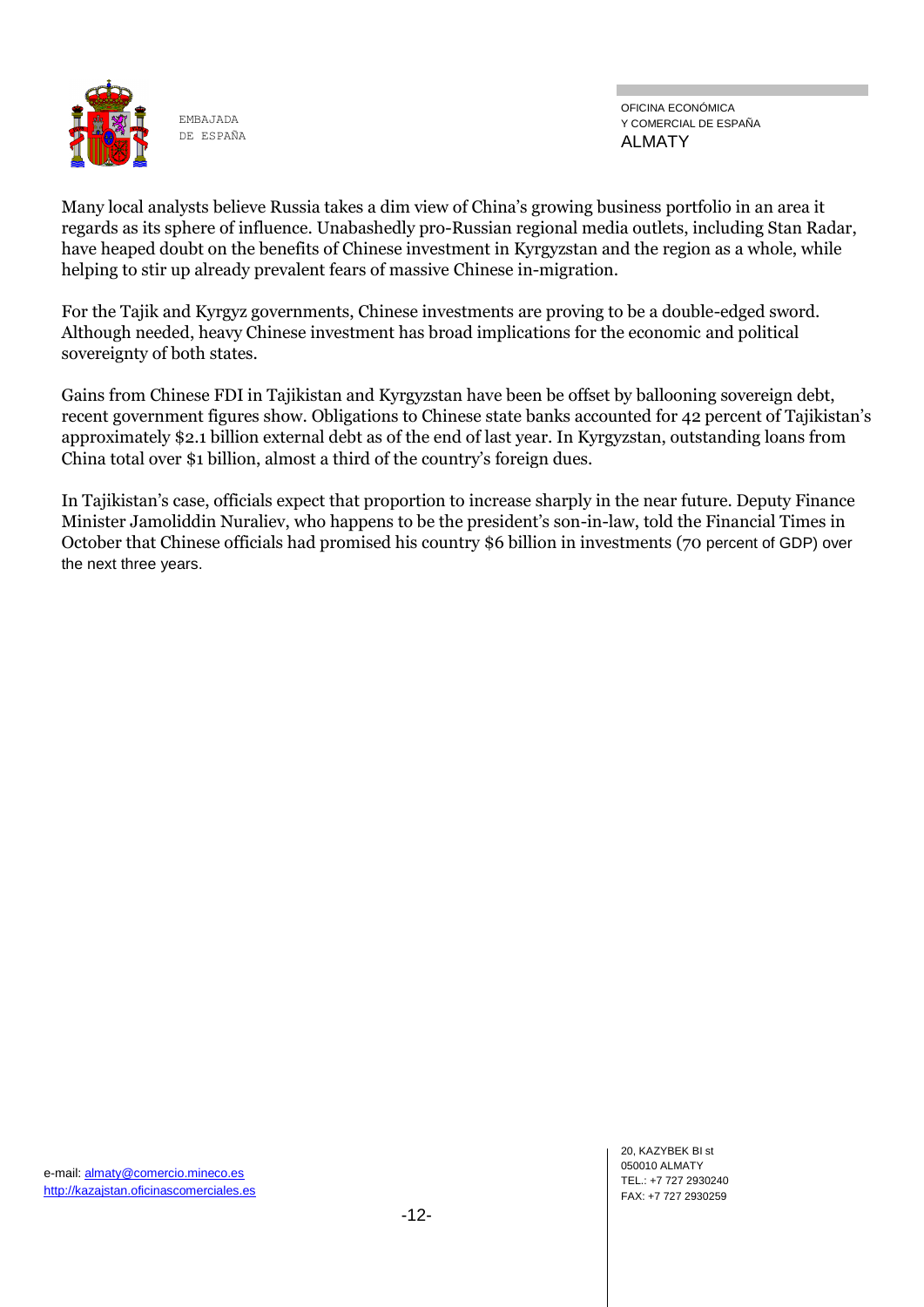

OFICINA ECONÓMICA Y COMERCIAL DE ESPAÑA ALMATY



### **The somoni lost 11.2 percent of its value against the dollar, says Tajik central bank head**

DUSHANBE, January 20, 2015, Asia-Plus -- In a report released at a news conference in Dushanbe, Abdujabbor Shirinov, the head of the National Bank of Tajikistan (NBT), revealed on January 20 that the national currency, the somoni, last year lost 11.2 percent of its value against the dollar.

"In 2014, Tajik central bank allocated 137 million U.S. dollars and 984 million somoni to prop up the national currency against the dollar," Shirinov said.

He attributed the fall in the value of the somoni to "the tense geopolitical situations in the region and slow economic growth in the countries, which are major trading partners of Tajikistan."

According to him, fluctuations in Tajikistan's currency market will continue until the international crude oil prices stabilize and the economic situation in Russia stabilizes accordingly.

"Some international experts forecast that the crude oil prices will stabilize during the first half-year of 2015," Shirinov said.

Meanwhile, some experts consider that drop in the Russian ruble value can lead to political unrest in some countries relying remittances.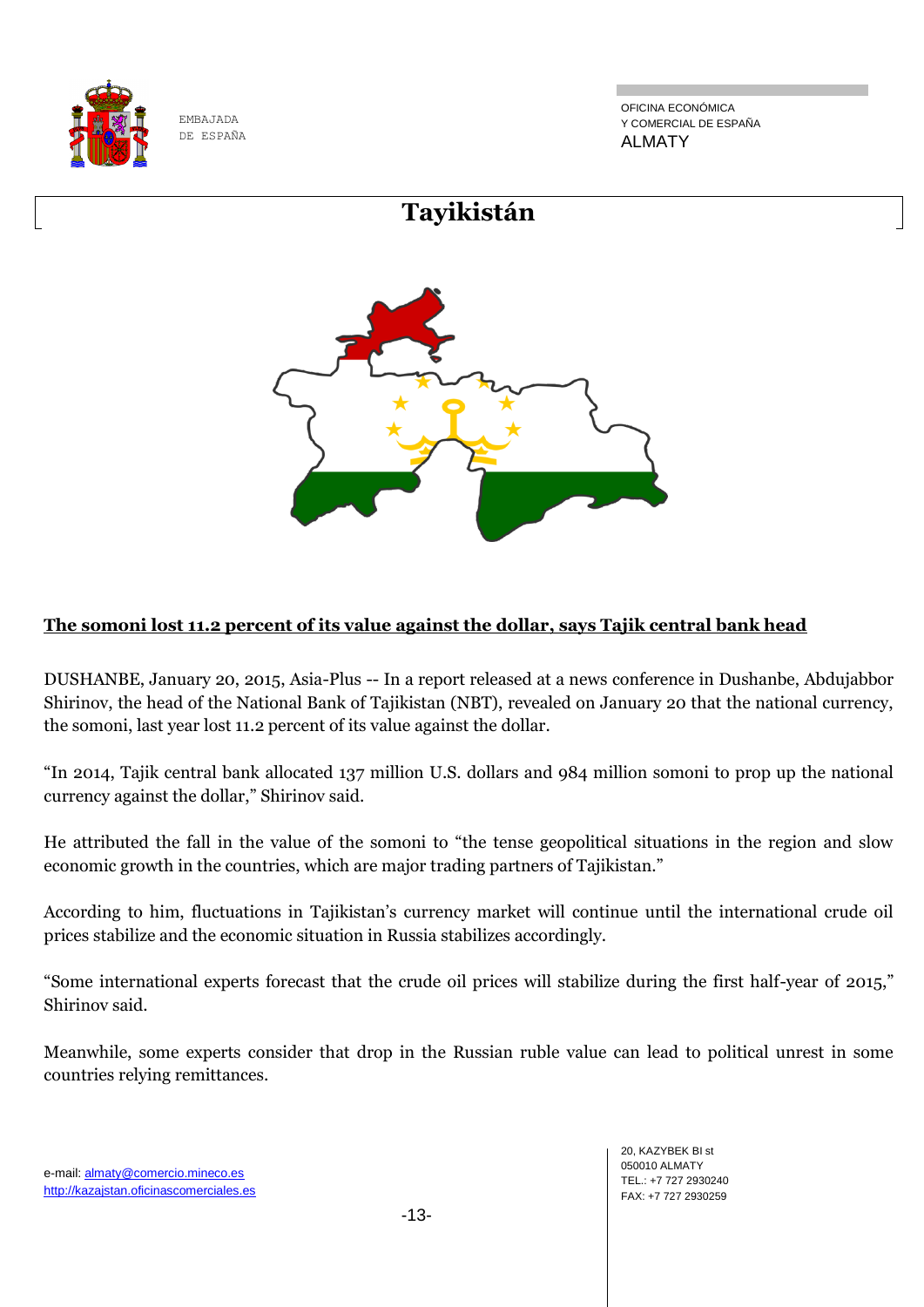

OFICINA ECONÓMICA Y COMERCIAL DE ESPAÑA ALMATY

The Guardian quoted Daniil Kislov, who runs fergana.ru, as saying that if oil continues falling and the Russian ruble continues falling, then migrant workers will begin to return home. "Essentially Russia has saved Uzbekistan and Tajikistan from revolution, and if all migrants return it will cause a social explosion. Not today, but may be in a year, or two, or five."

Fuente: Asia-Plus

#### **Current gold and currency reserves of Tajikistan reportedly estimated at 1.6 billion somoni**

DUSHANBE, January 20, 2015, Asia-Plus -- Tajikistan's gold and currency reserves rose 12.5 percent in a year to December 31, 2014, reaching approximately 1.6 billion U.S. dollars (USD), the head of the National Bank of Tajikistan (NBT), Abdujabbor Shirinov, told journalists in Dushanbe on January 20.

According to him, Tajik central bank last year purchased nearly 1,500 kilograms of gold and current gold reserve of Tajikistan consists of little more than 11 tons of 24-karat gold and gold bullions that are stored both inside Tajikistan and in European banks.

Tajikistan's currency basket currently includes the U.S. dollar, the euro, the pound, the Swiss franc, the yuan, the Swedish krona, the Norwegian krone, etc.

As of December 31, 2013, Tajikistan's gold and currency reserves were estimated at 1.0715 billion U.S. dollars, which was 10.2 percent more than in 2012. Tajikistan's gold and currency reserves in 2012 were estimated at 972 million USD, which was 170.4 million USD more than in 2011.

Fuente: Asia-Plus

#### **Tajikistan reduces aluminum exports considerably**

DUSHANBE, January 20, 2015, Asia-Plus -- In 2014, Tajikistan exported only little more than 125,000 tons of primarily aluminum for a total amount of 234 million U.S. dollars, which was 37.2 percent fewer than in 2013, a source at the Ministry of Economic Development and Trade told Asia-Plus today.

In 2013, Tajikistan reportedly exported 200,000 tons of primary aluminum for a total amount of 370 million U.S. dollars, which was 25 percent fewer than in 2012.

In 2012, Tajikistan exported 265,000 tons of primary aluminum for a total amount of 536 million U.S. dollars, the source said.

In 2014, major trading partners for Tajik aluminum were Turkey, Iran, Russia and China.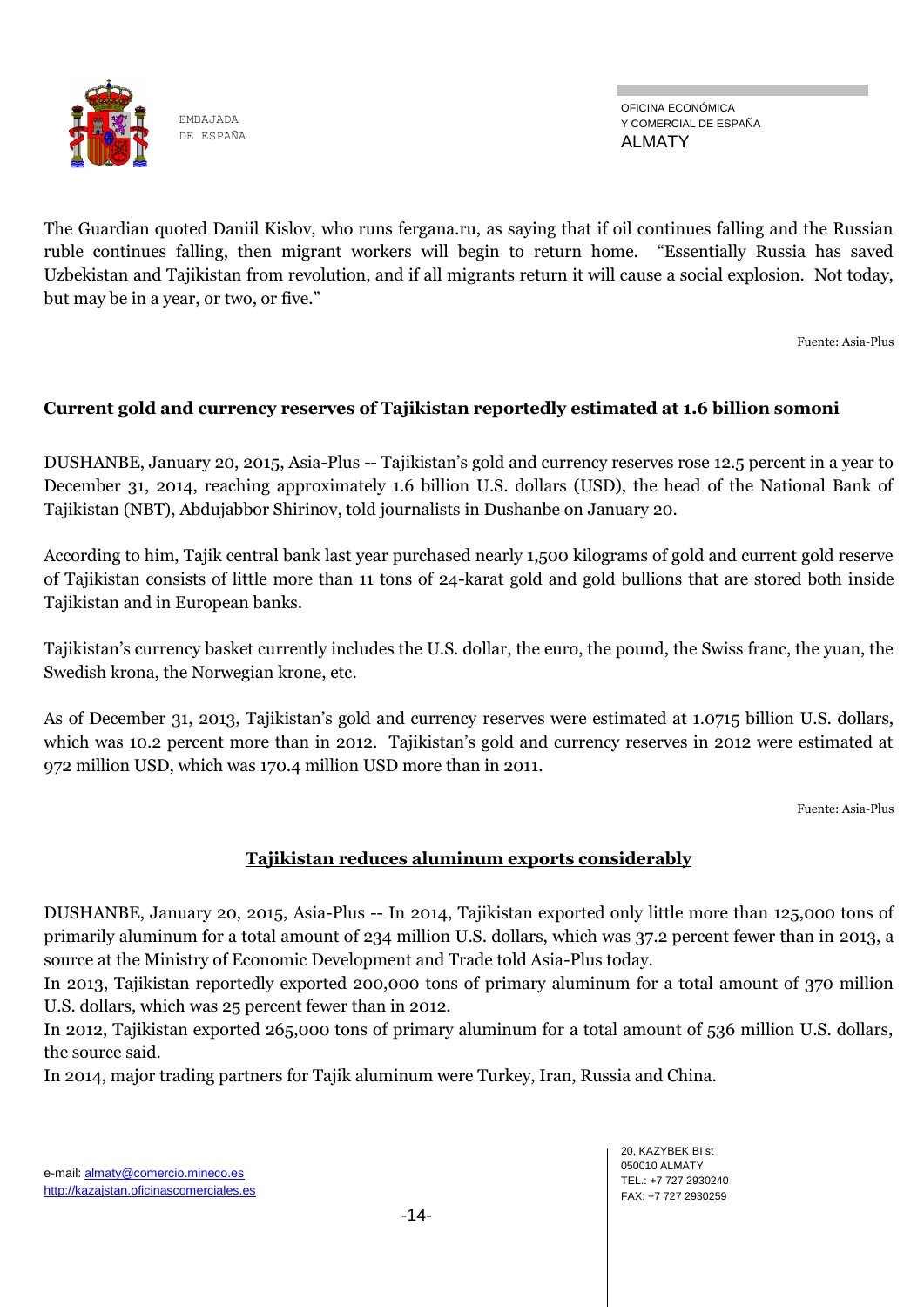

The Tajik Aluminum Company (TALCO) is one of the ten largest aluminum smelters in the world and provides up to 70% of the country's foreign currency earnings, consuming some 40% of the country's electrical power. TALCO is wholly owned by the Tajik government. Tajikistan does not mine alumina but imports the raw material through tolling arrangements.

Construction of the Tajik aluminum plant (TadAZ) began in 1972, and the first pouring of aluminum took place on March 31, 1975. On April 3, 2007, TadAZ was officially renamed to TALCO – Tajik Aluminum Company.

Fuente: Asia-Plus

#### **Government plans to hold inflation rate at 7.5 percent this year, says Tajik central bank head**

DUSHANBE, January 20, 2015, Asia-Plus -- The government plans to hold the inflation rate at 7.5 percent this year, Abdujabbor Shirinov, the head of the National Bank of Tajikistan, told journalists in Dushanbe on January 20.

"Last year, the year-end inflation stood at 7.4 percent, which was 3.7 percent higher than in 2013," Tajik central bank head noted.

In 2013, the end-year inflation in Tajikistan stood at 3.7 percent, which was the lowest inflation rate among Central Asia's countries, Shirinov said.

According to him, Tajikistan's core inflation last year stood at 2.9 percent, which was 1.6 percent higher than in 2013.

Core inflation represents the long run trend in the price level. In measuring long run inflation, transitory price changes should be excluded. One way of accomplishing this is by excluding items frequently subject to volatile prices, like food and energy.

Fuente: Asia-Plus

#### **Tajikistan's cotton fiber exports reportedly fall 24.5 percent**

DUSHANBE, January 20, 2015, Asia-Plus -- Tajikistan's cotton fiber exports last year fell 24.5 percent compared to 2013, Firdavs Asmatbekov, an official with the Agency for Statistics under the President of Tajikistan, told Asia-Plus in an interview.

According to him, Tajikistan last year exported 86,400 tons of cotton fiber to the amount of 132,400 U.S. dollars.

"In 2013, Tajikistan exported 115,000 tons of cotton fiber to the amount of approximately 190,000 U.S. dollars," Asmatbekov said.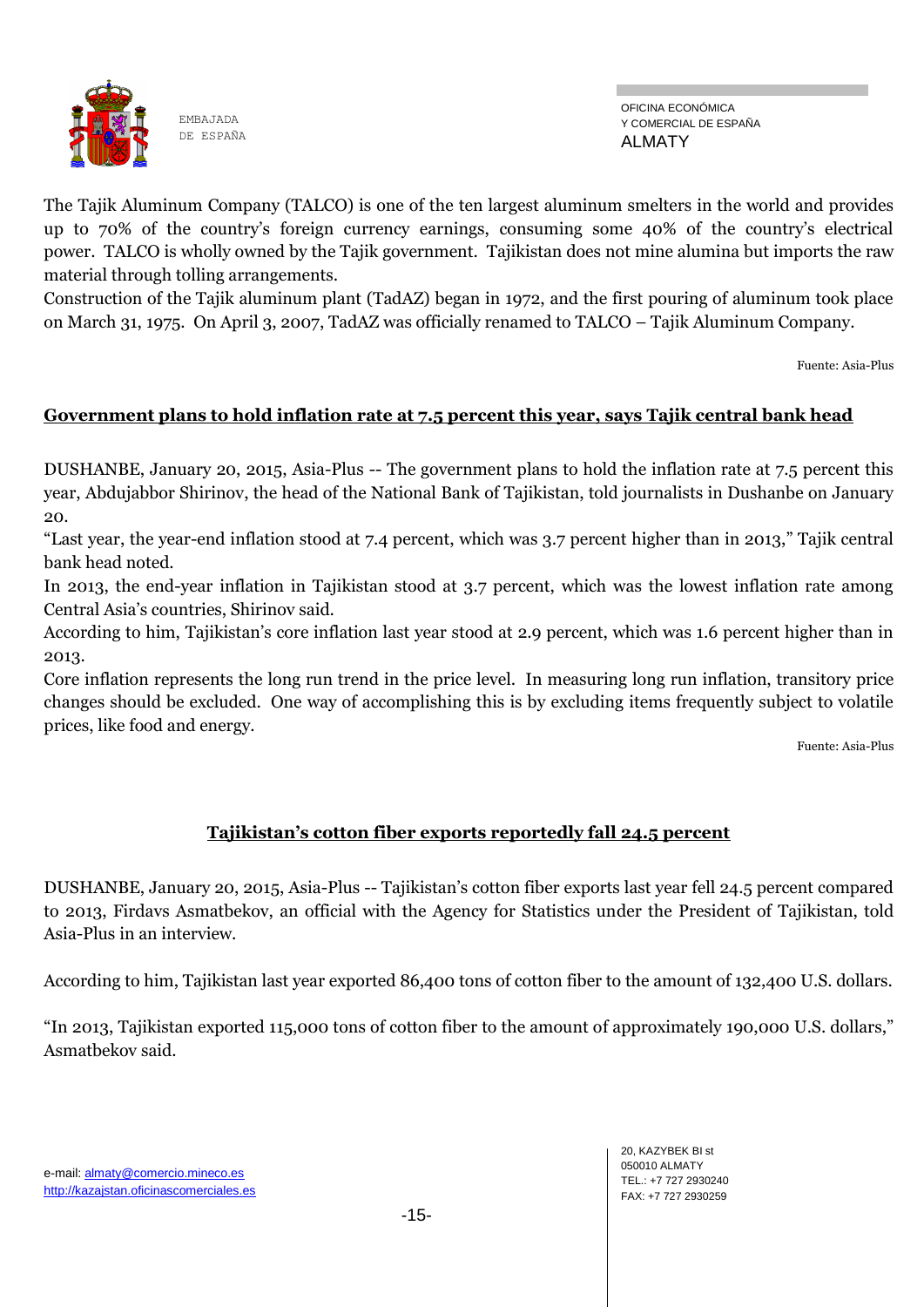

OFICINA ECONÓMICA Y COMERCIAL DE ESPAÑA ALMATY

In 2014, the major trading partners to Tajikistan's cotton fiber were reportedly Turkey – 40.7 percent, Iran – 21.4 percent, Russia – 15.7 percent, and Pakistan – 13.4 percent.

"Besides, Latvia, China, the United Arab Emirates, Moldova, Belarus, Kazakhstan, Lithuania and Armenia purchased Tajik cotton fiber last year in small volumes," the Statistics Agency official noted.

According to the Ministry of Agriculture (MoA), Tajik farmers have reduced areas under cotton.

Deputy Minister of Agriculture, Sijouddin Isroilov, told journalists on January 15 that farming units last year planted cotton on about 178,000 hectares, which was roughly 14,000 hectares fewer than in 2013.

"In 2014, Tajik farmers yielded about 373,000 tons of raw cotton, which is 5.1 percent fewer than it was originally planned," the deputy minister noted.

He attributed reduction in areas under cotton to, first of all, diversification of the agrarian sector. "Tajik farmers are free to choose what agricultural crops to plant," said Isroilov. "The number of livestock and poultry farms is increasing in the country, and therefore, farmers allocate a part of lands for cereals and feed crops in order to meet needs of these farms."

Moreover, the international cotton prices are decreasing from year to year, Isroilov added.

Fuente: Asia-Plus

### **EU project starts training of women handicraft cooperatives in Tajikistan and Kyrgyzstan**

DUSHANBE, January 19, 2015, Asia-Plus -- The project, Creation of an Extended Ecological Production by Women Handicraft Cooperatives in the Kyrgyz Republic and in the Republic of Tajikistan and a Sustainable Marketing Development in Countries of Central Asia, Asia and Europe, starts a two-day training on trainers activities in Tajikistan and Kyrgyzstan today.

According to the Delegation of the European Union t Tajikistan, the training session is being held in Bishkek and the modules will be on international quality standards of handcraft products, management and marketing of products quality, financial management and handicrafts products and branding in international markets.

The initiative aims at improving the marketing of productions produced by female handicraft cooperatives in Kyrgyzstan and Tajikistan by increasing the competitiveness of production and services, assisting in the expansion of export, reducing informal economy and providing social stability.